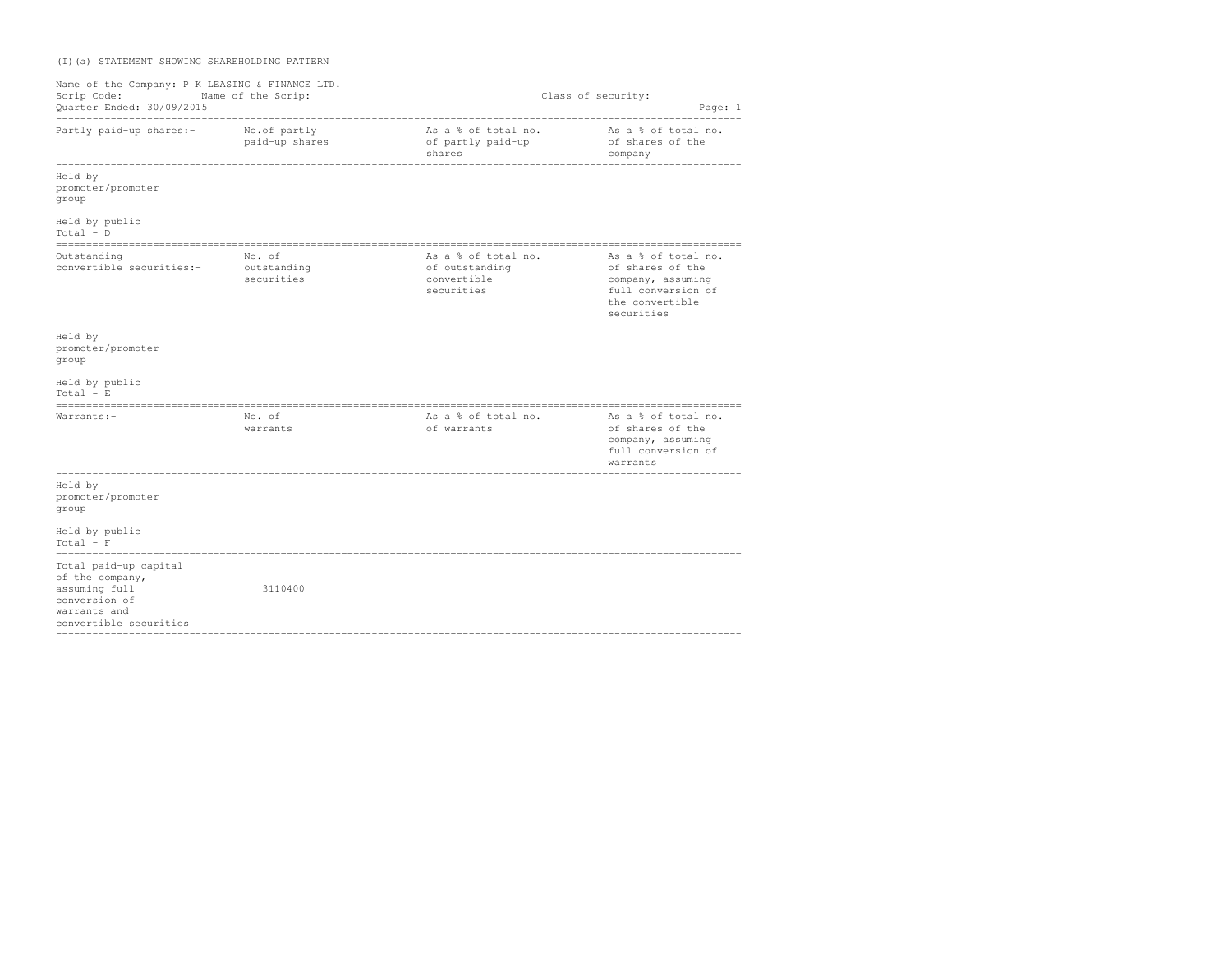|            |                                                                                                                                                                                              | shareholders of held in (A+B) (A+B+c) shares |         | shares Demat Form                     |     |                 |                |                                                     |
|------------|----------------------------------------------------------------------------------------------------------------------------------------------------------------------------------------------|----------------------------------------------|---------|---------------------------------------|-----|-----------------|----------------|-----------------------------------------------------|
| (i)        | (i)                                                                                                                                                                                          |                                              |         |                                       |     |                 |                | (iii) (iv) (v) (vi) (vii) (viii) (ix)=(viii/iv*100) |
| (A)<br>(1) | Total Shareholding of<br>Promoter & Promoter Group<br>Indian                                                                                                                                 |                                              |         |                                       |     |                 |                |                                                     |
| (a)        |                                                                                                                                                                                              |                                              |         |                                       |     |                 |                | Nil Nil                                             |
| (b)        |                                                                                                                                                                                              |                                              |         |                                       |     |                 | Nil            | Nil                                                 |
| (c)        |                                                                                                                                                                                              |                                              |         |                                       |     |                 | $\mathtt{Nil}$ | Nil                                                 |
| (d)        |                                                                                                                                                                                              |                                              |         |                                       |     |                 |                | $\verb+Nil+ \color{black} \verb+Nil+$               |
| (e)        |                                                                                                                                                                                              |                                              |         |                                       |     |                 | Nil            | Nil Nil<br>Nil                                      |
| (2)        | Foreign                                                                                                                                                                                      |                                              |         |                                       |     |                 |                |                                                     |
| (a)        |                                                                                                                                                                                              |                                              |         |                                       |     |                 |                |                                                     |
| (b)        |                                                                                                                                                                                              |                                              |         |                                       |     |                 |                |                                                     |
| (c)<br>(d) |                                                                                                                                                                                              |                                              |         |                                       |     |                 |                |                                                     |
| (e)        |                                                                                                                                                                                              |                                              |         |                                       |     |                 |                |                                                     |
|            |                                                                                                                                                                                              |                                              |         |                                       |     |                 |                | Nil<br>Nil Nil<br>Nil Nil<br>Nil Nil                |
|            | Shareholding of Promoter & 13 345000 293700 11.092 11.092 Nil Nil<br>Promoter Group $(A) = A1+A2$                                                                                            |                                              |         |                                       |     |                 |                |                                                     |
| (B)<br>(1) | Public Shareholding<br>Institutions                                                                                                                                                          |                                              |         |                                       |     |                 |                |                                                     |
| (a)        |                                                                                                                                                                                              |                                              |         |                                       |     |                 | NA             | ΝA                                                  |
| (b)        |                                                                                                                                                                                              |                                              |         |                                       |     |                 | NA             | NA                                                  |
| (c)        |                                                                                                                                                                                              |                                              |         |                                       |     |                 | NA             | ΝA                                                  |
| (d)        |                                                                                                                                                                                              |                                              |         |                                       |     |                 | NA             | ΝA                                                  |
| (e)        |                                                                                                                                                                                              |                                              |         |                                       |     |                 | NA             | ΝA                                                  |
| (f)        |                                                                                                                                                                                              |                                              |         |                                       |     |                 | NA<br>NA       | ΝA<br>ΝA                                            |
| (q)<br>(h) |                                                                                                                                                                                              |                                              |         |                                       |     |                 | NA             | NA                                                  |
| (1)        |                                                                                                                                                                                              |                                              |         |                                       |     |                 | NA             | ΝA                                                  |
|            |                                                                                                                                                                                              |                                              |         |                                       |     |                 | ΝA             | ΝA                                                  |
| (2)<br>(a) | Non-Institutions<br>Bodies Corporate                                                                                                                                                         |                                              |         | 42 1032650 1032450 33.200 33.200      |     |                 | NA             | NA                                                  |
| (b)        | Individuals<br>i. Individual Shareholders 113 434850 374750 13.981 13.981                                                                                                                    |                                              |         |                                       |     |                 | ΝA             | ΝA                                                  |
|            | Holding Nominal Share<br>Upto Rs.1 Lakh                                                                                                                                                      |                                              |         |                                       |     |                 |                |                                                     |
|            | ii.Individual Shareholders 22 1297400 1297400 41.712 41.712<br>Holding Nominal Share<br>greater than Rs.1 Lakh                                                                               |                                              |         |                                       |     |                 | ΝA             | NA                                                  |
| (C)<br>(d) | QFI - Individual<br>Any Other                                                                                                                                                                | Nil                                          | Nil     |                                       |     | Nil Nil Nil     | ΝA             | NA                                                  |
|            | Clearing Memb/Clearing Cor $\frac{1}{200}$ 500                                                                                                                                               |                                              |         |                                       |     | 500 0.016 0.016 | NA             | NA                                                  |
|            | $Sub-Total (B) (2)$                                                                                                                                                                          |                                              |         | 178  2765400  2705100  88.908  88.908 |     |                 | ΝA             | ΝA                                                  |
|            | Total Public Shareholding 178 2765400 2705100 88.908 88.908<br>$(B) = (B) (1) + (B) (2)$                                                                                                     |                                              |         |                                       |     |                 | NA             | NA                                                  |
|            | TOTAL $(A) + (B)$                                                                                                                                                                            | 191                                          |         | 3110400 2998800 100.000 100.000       |     |                 | Nil            | Nil                                                 |
| (C)        | Shares held by Custodians<br>And against which DRs have                                                                                                                                      |                                              | Nil Nil | Nil Nil Nil                           |     |                 | NA             | ΝA                                                  |
| (1)        | been issued                                                                                                                                                                                  |                                              |         |                                       | Nil | Nil             | NA             | ΝA                                                  |
| (2)        | $\begin{tabular}{llllll} \textbf{Promoter and Promoter group} & \textbf{Nil} & \textbf{Nil} & \textbf{Nil} \\ \textbf{Public} & \textbf{Nil} & \textbf{Nil} & \textbf{Nil} \\ \end{tabular}$ |                                              |         |                                       |     | Nil Nil Nil     | NA             | ΝA                                                  |
|            | GRAND TOTAL $(A) + (B) + (C)$ 191 3110400 2998800 100.000 100.000                                                                                                                            |                                              |         |                                       |     |                 | Nil Nil        |                                                     |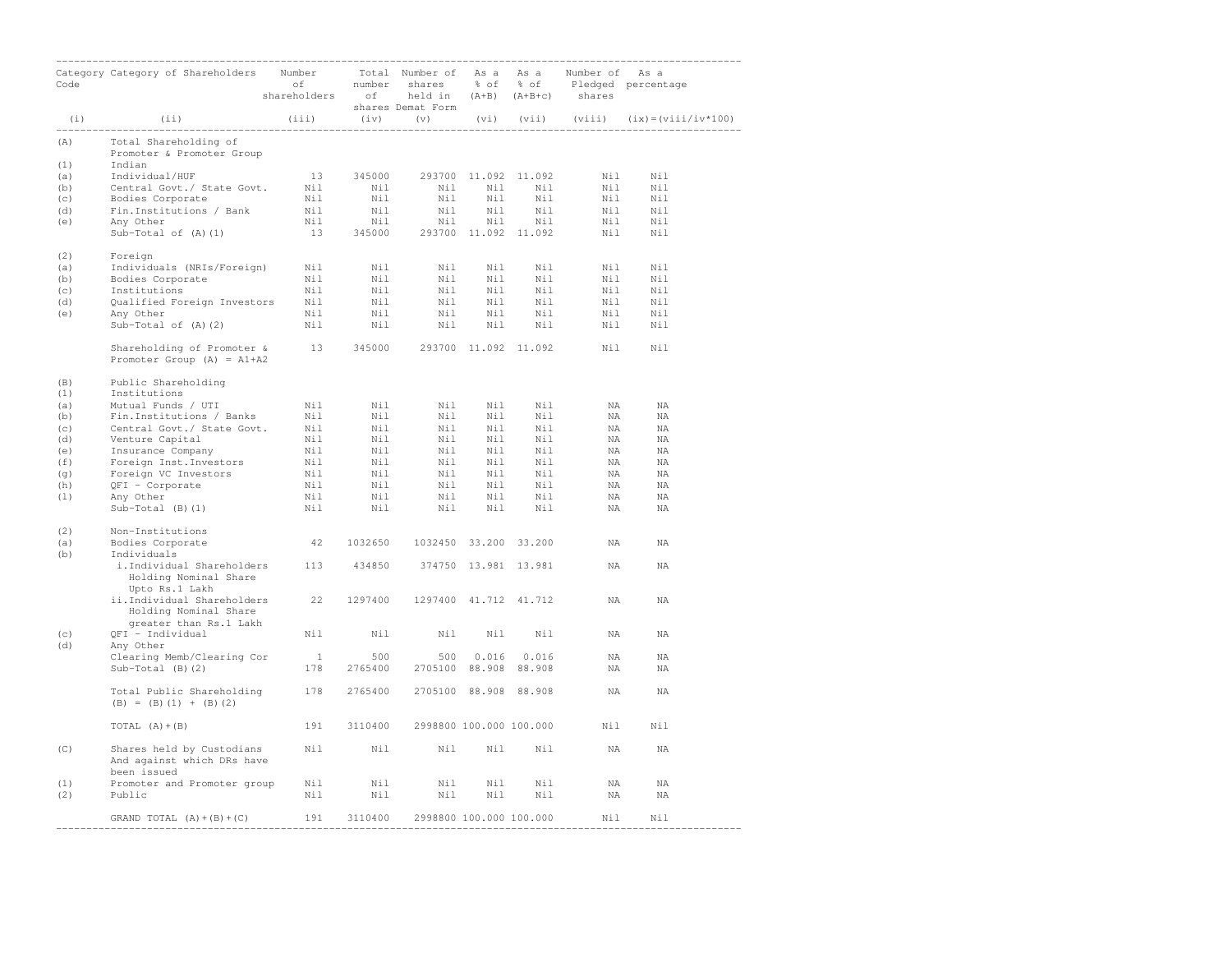(I)(b) Statement showing holding of securities (including shares,warrants, convertible securities) of persons belonging to the category [Promoter & Promoter Group] As on 30/09/2015

Page: 1

| Srl. Name of the shareholder |                             | Details of Shares Held           |                           | Encumbered shares (*)                         |                                                                |                        |                                                                                  | Details of warrants Details of Convertible     | Securities                                                                           | Total shares<br>(including                                                                                                              |
|------------------------------|-----------------------------|----------------------------------|---------------------------|-----------------------------------------------|----------------------------------------------------------------|------------------------|----------------------------------------------------------------------------------|------------------------------------------------|--------------------------------------------------------------------------------------|-----------------------------------------------------------------------------------------------------------------------------------------|
|                              | Number of<br>Shares<br>held | grand total<br>$(A) + (B) + (C)$ | Pledged<br>Shares<br>held | As a % of Number of As a percentage As a % of | grand total<br>$(A) + (B) + (C)$<br>оf<br>sub-clause<br>(I)(a) | оf<br>Warrants<br>held | Number As a %<br>total<br>number<br>оf<br>warrants<br>οf<br>the<br>same<br>Class | Number of<br>convertible<br>securities<br>held | w.r.t.<br>total<br>number<br>оf<br>convertible<br>securities<br>of the<br>same class | underlying<br>shares assuming<br>full conversion<br>of warrants and<br>convertible<br>securities) as<br>a % of diluted<br>share capital |
| (i)<br>(i)                   | (iii)                       | (iv)                             | (v)                       | $(vi) = (v) / (iii) * 100$                    | (vii)                                                          | (viii)                 | (ix)                                                                             | (x)                                            | $(x_1)$                                                                              | (xii)                                                                                                                                   |
| 1. ABHAY AGARWAL             | 107000                      | 3.440                            |                           | 0.000                                         | 0.000                                                          | $\Omega$               | 0.000                                                                            |                                                | 0.000                                                                                | 3.440                                                                                                                                   |
| 2. ANIL KUMAR AGARWAL        | 11600                       | 0.373                            |                           | 0.000                                         | 0.000                                                          | $\cap$                 | 0.000                                                                            |                                                | 0.000                                                                                | 0.373                                                                                                                                   |
| 3. CHANDRAKALA DEVI AGARWAL  | 10600                       | 0.341                            |                           | 0.000                                         | 0.000                                                          |                        | 0.000                                                                            |                                                | 0.000                                                                                | 0.341                                                                                                                                   |
| 4. DEEPAK KUMAR AGARWAL      | 3200                        | 0.103                            |                           | 0.000                                         | 0.000                                                          |                        | 0.000                                                                            |                                                | 0.000                                                                                | 0.103                                                                                                                                   |
| 5. LAXMI DEVI AGARWAL        | 18700                       | 0.601                            |                           | 0.000                                         | 0.000                                                          |                        | 0.000                                                                            |                                                | 0.000                                                                                | 0.601                                                                                                                                   |
| 6. MAINA DEVI AGARWAL        | 17000                       | 0.547                            |                           | 0.000                                         | 0.000                                                          |                        | 0.000                                                                            |                                                | 0.000                                                                                | 0.547                                                                                                                                   |
| 7. MANJU DEVI AGARWAL        | 31300                       | 1.006                            |                           | 0.000                                         | 0.000                                                          |                        | 0.000                                                                            |                                                | 0.000                                                                                | 1.006                                                                                                                                   |
| 8. NAND KISHORE AGARWAL      | 7300                        | 0.235                            |                           | 0.000                                         | 0.000                                                          |                        | 0.000                                                                            |                                                | 0.000                                                                                | 0.235                                                                                                                                   |
| 9. RAJENDRA KUMAR AGARWAL    | 14500                       | 0.466                            |                           | 0.000                                         | 0.000                                                          |                        | 0.000                                                                            |                                                | 0.000                                                                                | 0.466                                                                                                                                   |
| 10. RAMAUTAR AGARWAL         | 43500                       | 1.399                            |                           | 0.000                                         | 0.000                                                          |                        | 0.000                                                                            |                                                | 0.000                                                                                | 1.399                                                                                                                                   |
| 11. RUCHI AGARWAL            | 39000                       | 1.254                            |                           | 0.000                                         | 0.000                                                          |                        | 0.000                                                                            |                                                | 0.000                                                                                | 1.254                                                                                                                                   |
| 12. SHYAM SUNDAR AGARWAL     | 30000                       | 0.965                            |                           | 0.000                                         | 0.000                                                          |                        | 0.000                                                                            |                                                | 0.000                                                                                | 0.965                                                                                                                                   |
| 13. SURYAKANT AGARWAL        | 11300                       | 0.363                            |                           | 0.000                                         | 0.000                                                          |                        | 0.000                                                                            |                                                | 0.000                                                                                | 0.363                                                                                                                                   |
| TOTAL                        | 345000                      | 11.092                           | $\Omega$                  | 0.000                                         | 0.000                                                          | Nil                    | Nil                                                                              | Nil                                            | Nil                                                                                  | 11.092                                                                                                                                  |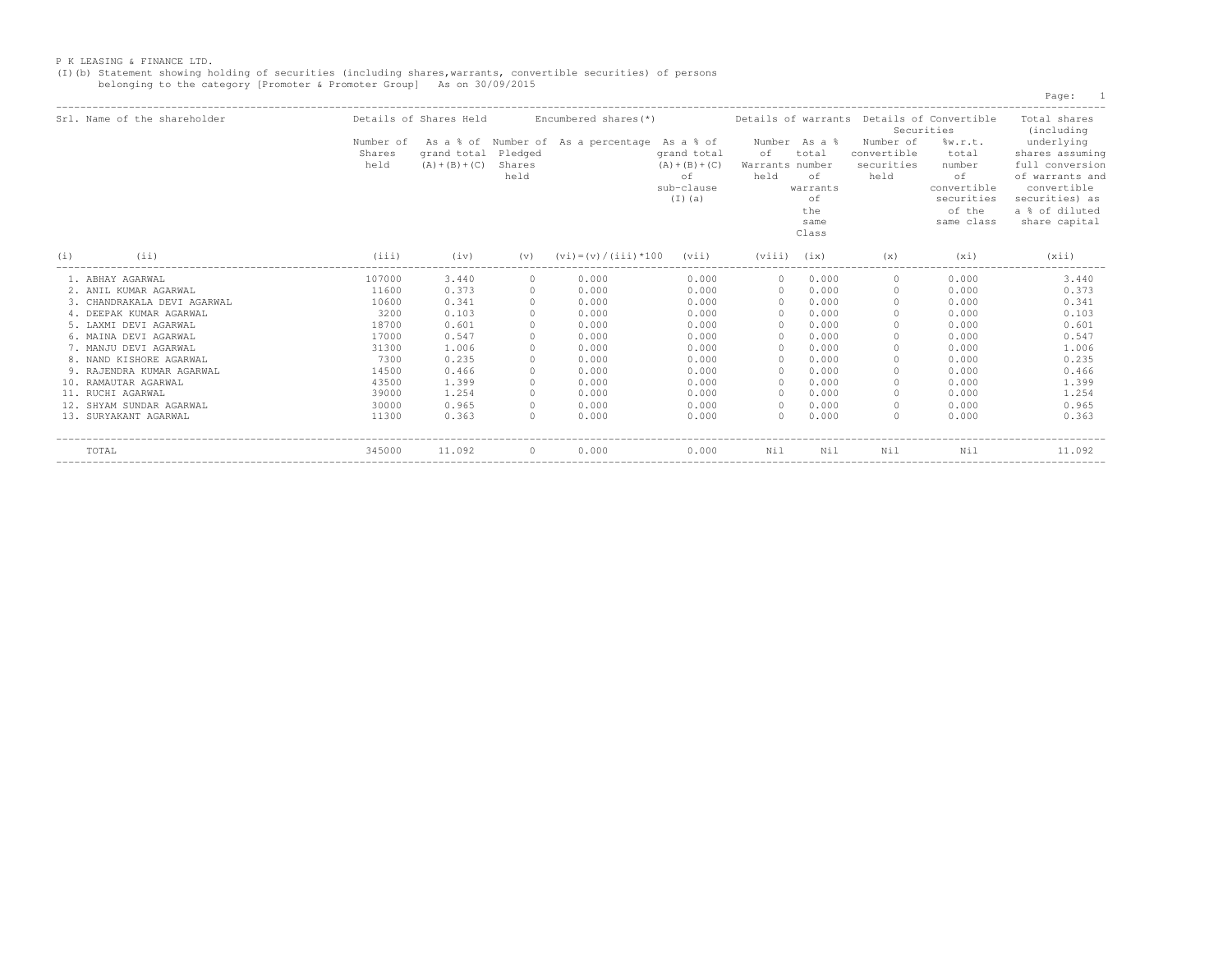(I)(c)(i) Statement showing holding of securities (including shares, warrants, convertible securities) of persons<br>belonging to the category [PUBLIC] and holding more than 1.000(%) of the total number of shares as on 30/09/

Page: 1

| Srl. Name(s) of the shareholder                                                                                                                                                                                                                            | Shares | Number of Shares as a Details of Details of convertible Total shares<br>percentage of Warrants<br>held total number Number As a % Number of %w.r.t. underlying<br>of shares of<br>Statement at the the of the<br>above} Class   | total | para (I)(a) same                                                                                                                                                                                                                                                                              | convertible total                                                                                                                                                                                                              | Securities (including<br>shares assuming<br>{i.e., Warrants number securities number full conversion<br>Grand Total held of held of of warrants and<br>securities securities) as<br>a % of diluted<br>same class share capital |
|------------------------------------------------------------------------------------------------------------------------------------------------------------------------------------------------------------------------------------------------------------|--------|---------------------------------------------------------------------------------------------------------------------------------------------------------------------------------------------------------------------------------|-------|-----------------------------------------------------------------------------------------------------------------------------------------------------------------------------------------------------------------------------------------------------------------------------------------------|--------------------------------------------------------------------------------------------------------------------------------------------------------------------------------------------------------------------------------|--------------------------------------------------------------------------------------------------------------------------------------------------------------------------------------------------------------------------------|
| 1. BASUKINATH BARTER PVT. LTD. 60400 1.942 0 0.000 0                                                                                                                                                                                                       |        |                                                                                                                                                                                                                                 |       |                                                                                                                                                                                                                                                                                               |                                                                                                                                                                                                                                | $0.000$ 1.942                                                                                                                                                                                                                  |
| 2. DIGANTA TECHNOLOGY PRIVATE LIMITED<br>3. HANDSOME MERCHANTS PRIVATE LIMITED<br>3. HANDSOME MERCHANTS PRIVATE LIMITED<br>4. MSP SPONGE IRON LIMITED<br>3.5000<br>1.125<br>3.5000<br>1.125<br>0.0.000<br>0.000<br>0.000<br>0.000<br>0.000<br>0.000<br>0.0 |        |                                                                                                                                                                                                                                 |       |                                                                                                                                                                                                                                                                                               |                                                                                                                                                                                                                                | $0.000$ 1.157                                                                                                                                                                                                                  |
|                                                                                                                                                                                                                                                            |        |                                                                                                                                                                                                                                 |       |                                                                                                                                                                                                                                                                                               |                                                                                                                                                                                                                                | $0.000$ 2.411                                                                                                                                                                                                                  |
|                                                                                                                                                                                                                                                            |        |                                                                                                                                                                                                                                 |       |                                                                                                                                                                                                                                                                                               |                                                                                                                                                                                                                                | $0.000$ 1.125                                                                                                                                                                                                                  |
| 5. NAKSHATRA COMMERCIAL PRIVATE LIMITED 42500 1.366 0 0.000 0                                                                                                                                                                                              |        |                                                                                                                                                                                                                                 |       |                                                                                                                                                                                                                                                                                               |                                                                                                                                                                                                                                | $0.000$ 1.366                                                                                                                                                                                                                  |
| 6. PRIYA VINCOM PRIVATE LIMITED                                                                                                                                                                                                                            |        | $\begin{array}{ccccccc}\n & 2.894 & & & 0.0000 & & 0 \\  & 0.000 & & 2.894 & & 0 & 0.000 & & 0 \\  & 31490 & & 1.012 & & 0 & 0.000 & & 0 \\  & 39550 & & 1.272 & & 0 & 0.000 & & 0\n\end{array}$                                |       |                                                                                                                                                                                                                                                                                               |                                                                                                                                                                                                                                | $0.000$ 2.894                                                                                                                                                                                                                  |
| 7. SRIJAN VYAPAR PVT. LTD.                                                                                                                                                                                                                                 |        |                                                                                                                                                                                                                                 |       |                                                                                                                                                                                                                                                                                               | 0.000                                                                                                                                                                                                                          | 1.012                                                                                                                                                                                                                          |
| 8. SWARN GANGA TRADING PVT. LTD.                                                                                                                                                                                                                           |        |                                                                                                                                                                                                                                 |       |                                                                                                                                                                                                                                                                                               | 0.000                                                                                                                                                                                                                          | 1.272                                                                                                                                                                                                                          |
| 9. ZOOM SYSTEMS PRIVATE LIMITED $270900$ 8.709 0                                                                                                                                                                                                           |        |                                                                                                                                                                                                                                 | 0.000 | $\overline{0}$                                                                                                                                                                                                                                                                                |                                                                                                                                                                                                                                | $0.000$ 8.709                                                                                                                                                                                                                  |
| 10. BIKRAM CHAKRABORTY                                                                                                                                                                                                                                     | 35300  | $1.135$ 0                                                                                                                                                                                                                       | 0.000 | $\overline{0}$                                                                                                                                                                                                                                                                                |                                                                                                                                                                                                                                | $0.000$ 1.135                                                                                                                                                                                                                  |
| 11. LATA DEVI KHEMKA                                                                                                                                                                                                                                       | 70000  | 2.251 0                                                                                                                                                                                                                         | 0.000 | $\sim$ 0 $\sim$ 0 $\sim$ 0 $\sim$ 0 $\sim$ 0 $\sim$ 0 $\sim$ 0 $\sim$ 0 $\sim$ 0 $\sim$ 0 $\sim$ 0 $\sim$ 0 $\sim$ 0 $\sim$ 0 $\sim$ 0 $\sim$ 0 $\sim$ 0 $\sim$ 0 $\sim$ 0 $\sim$ 0 $\sim$ 0 $\sim$ 0 $\sim$ 0 $\sim$ 0 $\sim$ 0 $\sim$ 0 $\sim$ 0 $\sim$ 0 $\sim$ 0 $\sim$ 0 $\sim$ 0 $\sim$ |                                                                                                                                                                                                                                | $0.000$ 2.251                                                                                                                                                                                                                  |
| 12. MAHESH KUMAR MITTAL                                                                                                                                                                                                                                    |        | 491210 15.793 0                                                                                                                                                                                                                 | 0.000 | $\sim$ 0                                                                                                                                                                                                                                                                                      | $0.000$ and $0.000$ and $0.000$ and $0.000$ and $0.000$ and $0.000$ and $0.000$ and $0.000$ and $0.000$ and $0.000$ and $0.000$ and $0.000$ and $0.000$ and $0.000$ and $0.000$ and $0.000$ and $0.000$ and $0.000$ and $0.00$ | 15.793                                                                                                                                                                                                                         |
| 13. MANOJ KUMAR AGARWAL                                                                                                                                                                                                                                    |        |                                                                                                                                                                                                                                 |       |                                                                                                                                                                                                                                                                                               | 0.000                                                                                                                                                                                                                          | 1.157                                                                                                                                                                                                                          |
| 14. NETAI CHAND SEAL                                                                                                                                                                                                                                       |        |                                                                                                                                                                                                                                 |       |                                                                                                                                                                                                                                                                                               | 0.000                                                                                                                                                                                                                          | 1.369                                                                                                                                                                                                                          |
| 15. PARTHA DAS                                                                                                                                                                                                                                             |        |                                                                                                                                                                                                                                 |       |                                                                                                                                                                                                                                                                                               |                                                                                                                                                                                                                                | $0.000$ 1.874                                                                                                                                                                                                                  |
| 16. RAJENDRA PRASAD SHAH                                                                                                                                                                                                                                   |        | $\begin{array}{ccccccccc} 1.157 & & & 0 & 0.000 & & & 0 \ 36000 & & 1.157 & & 0 & 0.000 & & 0 \ 42590 & & 1.369 & & 0 & 0.000 & & 0 \ 58300 & & 1.874 & & 0 & 0.000 & & 0 \ 123200 & & 3.961 & & & 0 & 0.000 & & 0 \end{array}$ |       |                                                                                                                                                                                                                                                                                               |                                                                                                                                                                                                                                | $0.000$ 3.961                                                                                                                                                                                                                  |
| 17. VIKAS MITTAL                                                                                                                                                                                                                                           |        |                                                                                                                                                                                                                                 |       |                                                                                                                                                                                                                                                                                               |                                                                                                                                                                                                                                | $80450$ 2.586 0 0.000 0 0.000 2.586                                                                                                                                                                                            |
| $130950$ $4.210$ 0 0.000 0<br>18. VIKAS MITTAL (HUF).                                                                                                                                                                                                      |        |                                                                                                                                                                                                                                 |       |                                                                                                                                                                                                                                                                                               |                                                                                                                                                                                                                                | $0.000$ 4.210                                                                                                                                                                                                                  |
| TOTAL                                                                                                                                                                                                                                                      |        | 1748840 56.226 Nil Nil Nil                                                                                                                                                                                                      |       |                                                                                                                                                                                                                                                                                               | Nil                                                                                                                                                                                                                            | 56.226                                                                                                                                                                                                                         |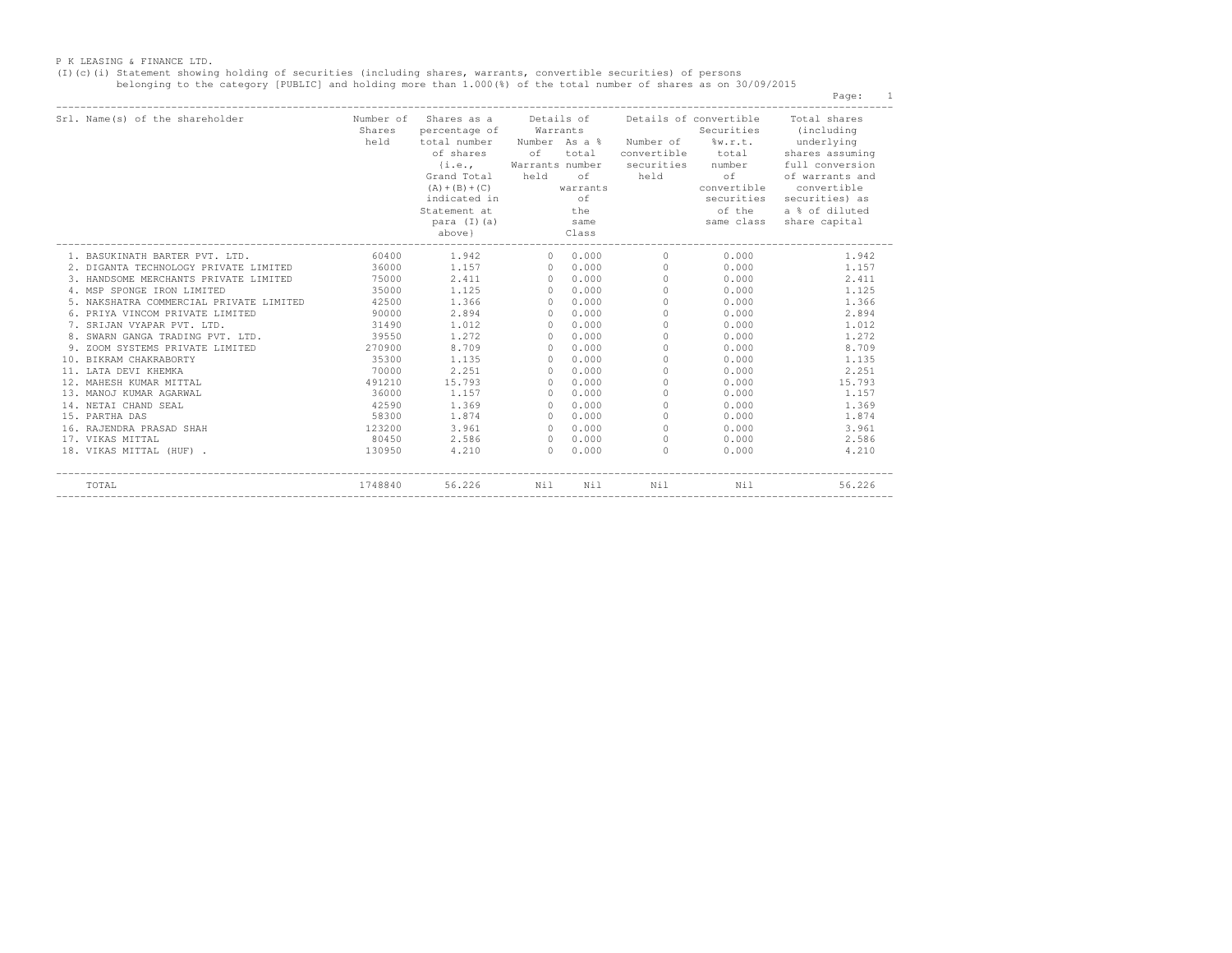(I)(c)(ii) Statement showing holding of securities (including shares, warrants, convertible securities) of persons (together with PAC)<br>belonging to the category [PUBLIC] and holding more than 5.000(%) of the total number o Page: 1<br>------------

| Name(s) of the shareholder and<br>Srl.<br>the Persons Acting in Concert<br>(PAC) with them | Number of<br>Shares<br>held | Shares as a<br>percentage of<br>total number<br>of shares<br>$\{i.e.,\}$<br>Grand Total<br>$(A) + (B) + (C)$<br>indicated in<br>Statement at<br>para $(I)(a)$<br>above } | Details of<br>Warrants<br>Number As a %<br>of.<br>total<br>Warrants number<br>held<br>of<br>warrants<br>of<br>the<br>same<br>Class | Number of<br>convertible<br>securities<br>held | Details of convertible<br>Securities<br>w.r.t.<br>total<br>number<br>оf<br>convertible<br>securities<br>of the<br>same class | Total shares<br>(including)<br>underlying<br>shares assuming<br>full conversion<br>of warrants and<br>convertible<br>securities) as<br>a % of diluted<br>share capital |
|--------------------------------------------------------------------------------------------|-----------------------------|--------------------------------------------------------------------------------------------------------------------------------------------------------------------------|------------------------------------------------------------------------------------------------------------------------------------|------------------------------------------------|------------------------------------------------------------------------------------------------------------------------------|------------------------------------------------------------------------------------------------------------------------------------------------------------------------|
| 1. ZOOM SYSTEMS PRIVATE LIMITED<br>2. MAHESH KUMAR MITTAL                                  | 270900<br>491210            | 8.709<br>15.793                                                                                                                                                          | 0.000<br>$\circ$<br>0.000<br>$\Omega$                                                                                              | $\Omega$<br>$\Omega$                           | 0.000<br>0.000                                                                                                               | 8.709<br>15.793                                                                                                                                                        |
| TOTAL                                                                                      | 762110                      | 24.502                                                                                                                                                                   | Nil<br>Nil                                                                                                                         | Nil                                            | Nil                                                                                                                          | 24.502                                                                                                                                                                 |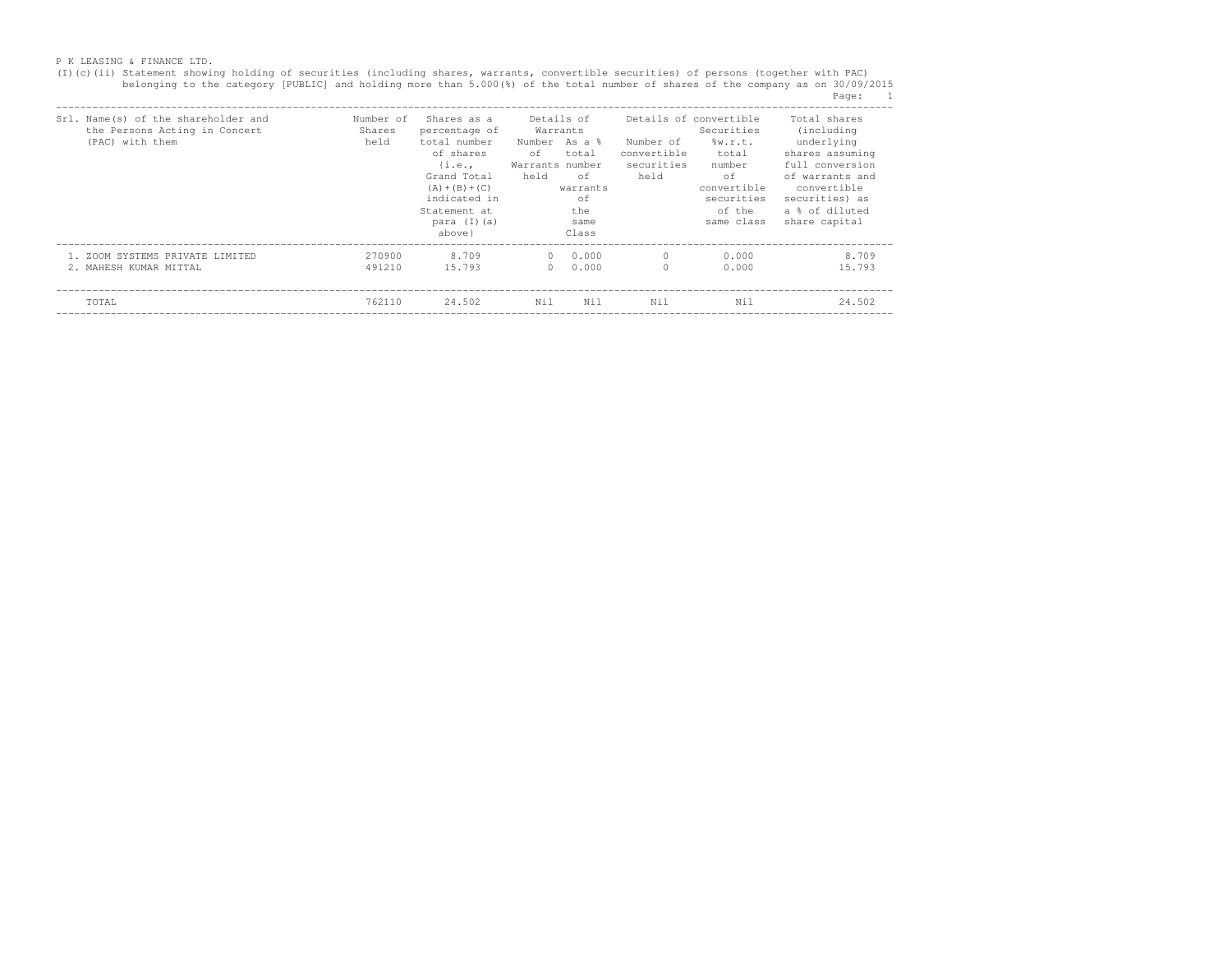| <u>I IN MMINUTINU WA FANIINUM MILU.</u><br>(I)(d) STATEMENT SHOWING DETAILS OF LOCKED-IN SHARES AS ON 30/09/2015 |                                      |                                                       | $\mathbf{1}$<br>Page: |
|------------------------------------------------------------------------------------------------------------------|--------------------------------------|-------------------------------------------------------|-----------------------|
| Srl. Name(s) of the Shareholder                                                                                  | Category of<br>(Promoter/<br>Public) | Number of % to<br>Shareholders Locked-in Shares Total |                       |
|                                                                                                                  |                                      |                                                       |                       |
| $\mathbf{1}$ .                                                                                                   |                                      | Nil                                                   | Ni L                  |
|                                                                                                                  |                                      |                                                       |                       |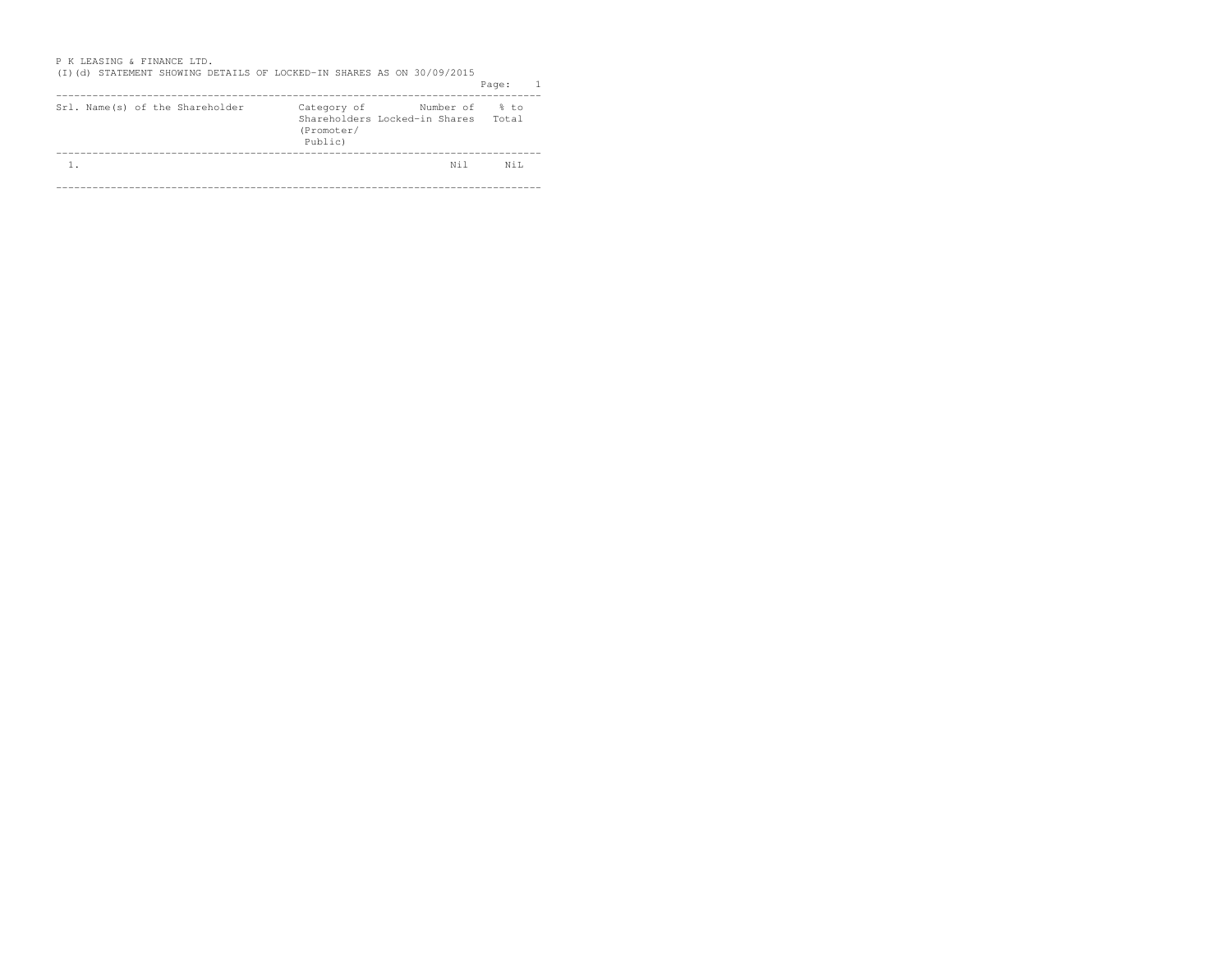| <b>DRs</b> | <b>DRs</b>               | Grand $total(A)+(B)+$<br>(C) indicated in<br>Statement at para<br>$(I)(a)$ above) |                                                                                                                                                                                                        |
|------------|--------------------------|-----------------------------------------------------------------------------------|--------------------------------------------------------------------------------------------------------------------------------------------------------------------------------------------------------|
| Nil        | Ni 1                     | NiL                                                                               |                                                                                                                                                                                                        |
|            | Number of<br>Outstanding | Shares                                                                            | (II) (a) STATEMENT SHOWING DETAILS OF DEPOSITORY RECEIPTS (DRs)<br>Page:<br>Number of Shares underlying<br>Outstanding DRs as a<br>underlying Percentage of total<br>outstanding number of shares (ie. |